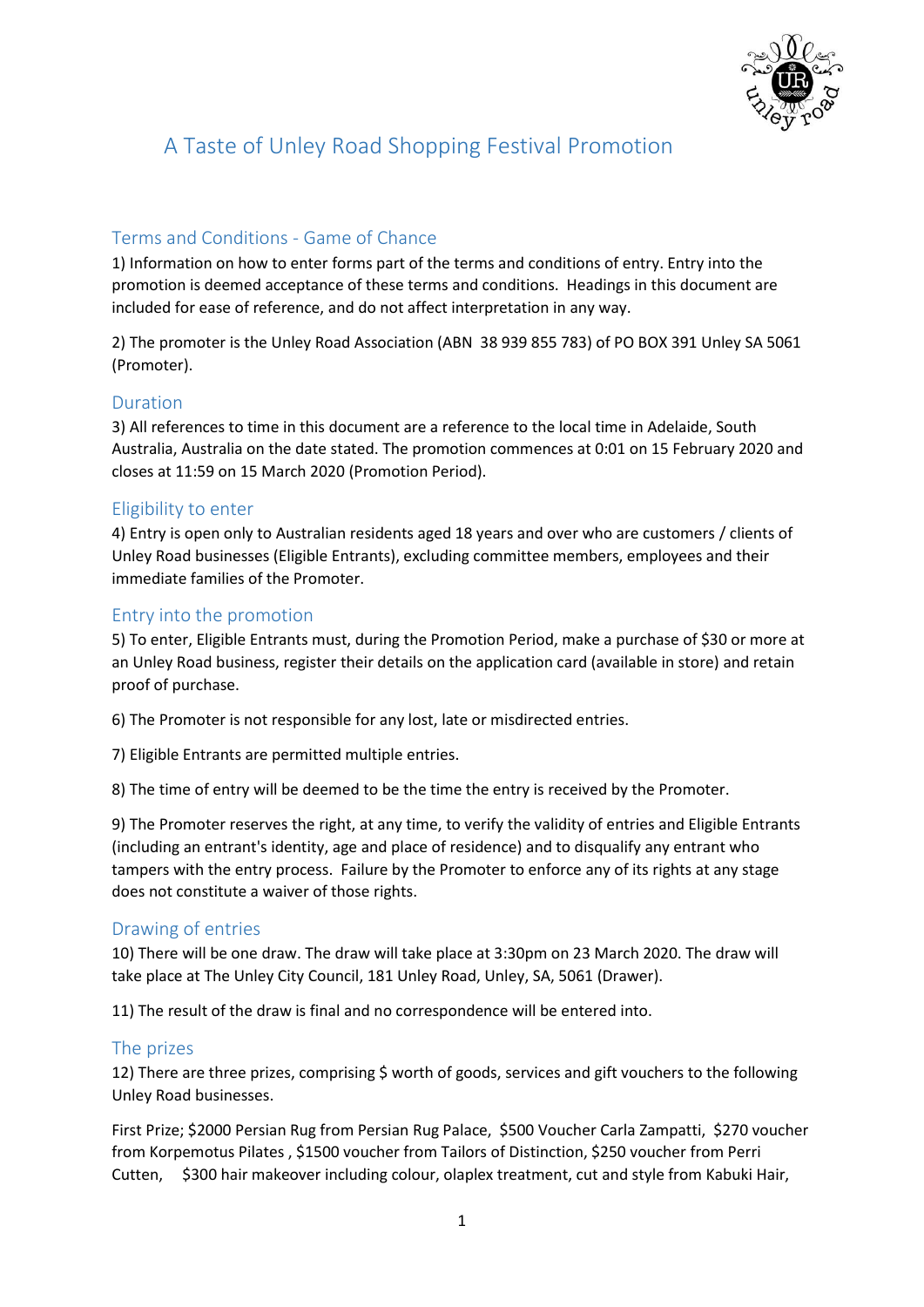

\$200 voucher from Pickle in the Middle, \$200 voucher from Svago, \$250 gift basket from Haddad Pharmacies, Weber Baby Q valued at \$300 from Rawsons Elite Appliances, \$150 voucher from Starfingers, \$200 gift basket from The Gift Specialists, \$200 voucher from Ultra Tune Unley and \$1000 Shopping Voucher from Unley Road Association.

Second Prize: \$800 Shopping Voucher from The Unley Road Association

Third Prize: \$500 Shopping Voucher from The Unley Road Association.

The winners of the draw can claim these vouchers from The Unley Road Association, care of Finos Fine Foods, 128 Unley Road, South Australia.

13) The Prizes are awarded and must be redeemed, in accordance with and subject to the Terms and Conditions of each of the businesses, including expiry rules, if relevant, and any other terms and conditions disclosed at the time of redemption.

14) The prizes must be taken as stated and no compensation will be payable if a winner is unable to use the prize as stated. Prizes are not exchangeable or redeemable for cash or other goods or services. A prize may be transferred to any other person. It is a condition of accepting a prize that the winners accept the conditions of use of that prize.

15) If the prize (or part of the prize) is unavailable, the Promoter, in its discretion, reserves the right to substitute the prize (or that part of the prize) with a prize to the equal value and/or specification, subject to any written directions from a regulatory authority.

#### Notification of the winner

16) The winner will be notified by email on the  $24<sup>th</sup>$  of March 2020, and their name will be publish on the Unley Road website [\(www.onlyunleyroad.com.au\)](http://www.onlyunleyroad.com.au/).

# Right of the Promoter to redraw

17) The Promoter reserves the right to redraw in the event of an entrant being unable to satisfy these promotion terms and conditions or forfeiting or not claiming a prize. For any prize that remains unclaimed 3 months after the original draw, a second chance draw will be conducted by the Drawer on the 23th June 2020, at 3:30pm at Finos Fine Foods, 128 Unley Road, South Australia. Any winners determined in accordance with this clause will be notified by email on the 24<sup>th</sup> June 2020 and their names will be published on the Unley Road website on 24<sup>th</sup> June 2020.

# Limitation of liability and variation of terms

18) If any act, omission, event or circumstance occurs which is beyond the reasonable control of the Promoter and which prevents the Promoter from complying with these terms and conditions, the Promoter will not be liable for any failure to perform or delay in performing its obligations. The Promoter reserves the right (subject to any applicable law) to cancel, terminate or modify or suspend this promotion.

19) The Promoter, its related bodies corporate and their respective officers, employees, contractors and agents (Promotion Parties) will not be liable for any losses, damages, expenses, costs or personal injuries arising out of this promotion, the promotion of this promotion or the use of any prize, including but not limited to any breach of these terms and conditions, contract or tort (including negligence) and any other common law, equitable or statutory remedy (Damages) whatsoever, including but not limited to direct, indirect and consequential Damages, including Damages that cannot reasonably be considered to arise naturally and in the ordinary course of things, even if those Damages were in the contemplation of the Promotion Parties.